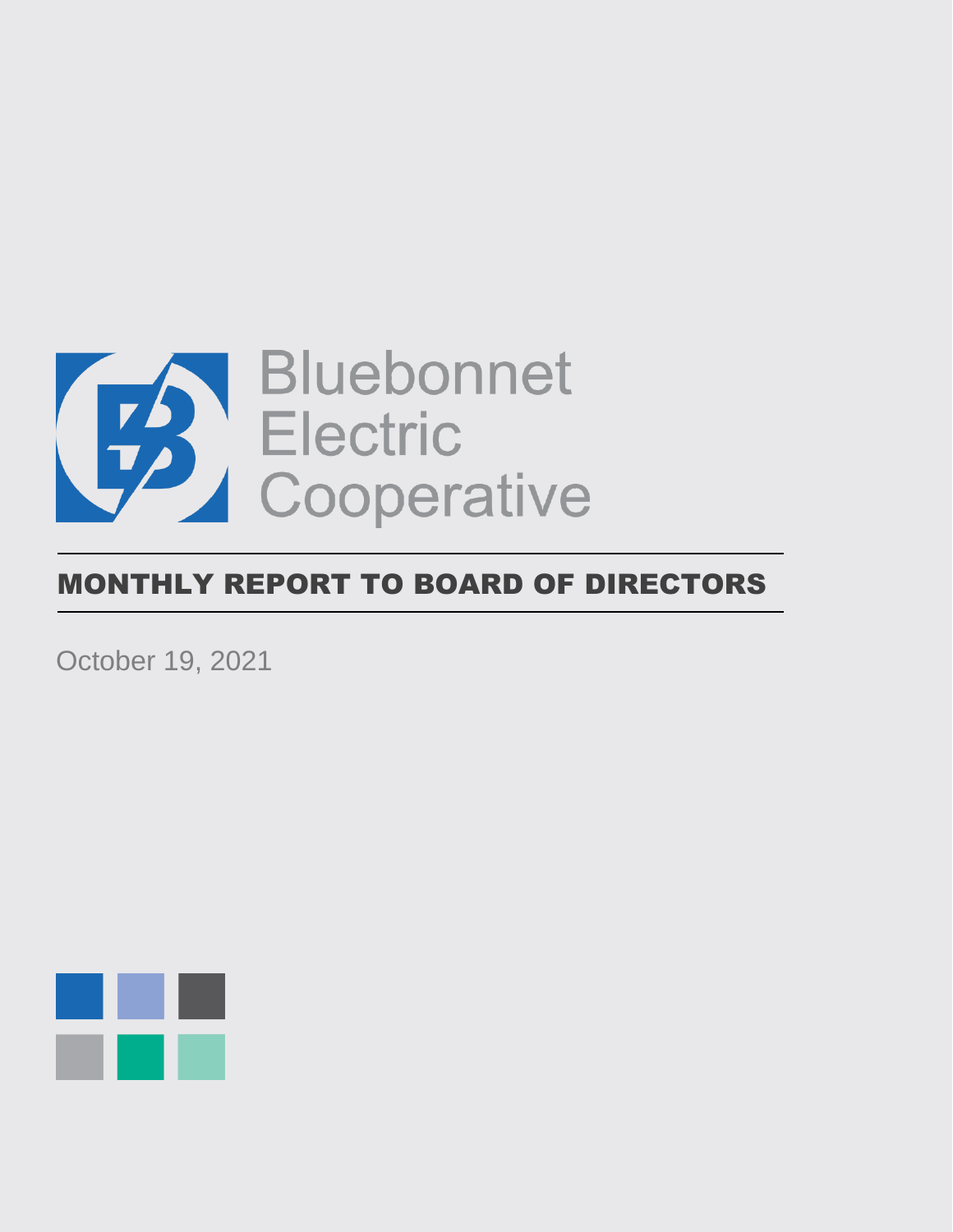

# **Tuesday, October 19, 2021 9:00 am**

#### **Invocation**

#### **Items from Chair**

1. Approve Minutes of September 21, 2021 Regular Meeting

## **Items from CEO**

#### **Staff Reports**

- 1. Corporate Services
	- a. Financial reports and Q3 Forecast
	- b. PCRF
	- c. Purchase orders
- 2. System Operations
	- a. New extensions
	- b. Residential developments

#### 3. Administrative Services

- a. CDPP grants update
- b. 6-Month look ahead
- 4. Public Affairs
	- a. Legislative update

## **Action Items from Regular Session**

- 1. Approve the payment of the September LCRA, AEP, and BP power bill invoices
- 2. Approve the purchase requisition for the engineering design services for the distribution side of Hornsby Substation
- 3. Approve purchase orders for fleet vehicles and equipment planned and budgeted in the 2022 Business Plan
- 4. Approve changing the time of the December 21, 2021 Regular Board Meeting to begin at 1:00 pm

## **Executive Session**

- 1. Items from CEO
- 2. Economic Development update
- 3. Legal report
- 4. Review of quarterly disclosures
- 5. Review of third quarter expenses